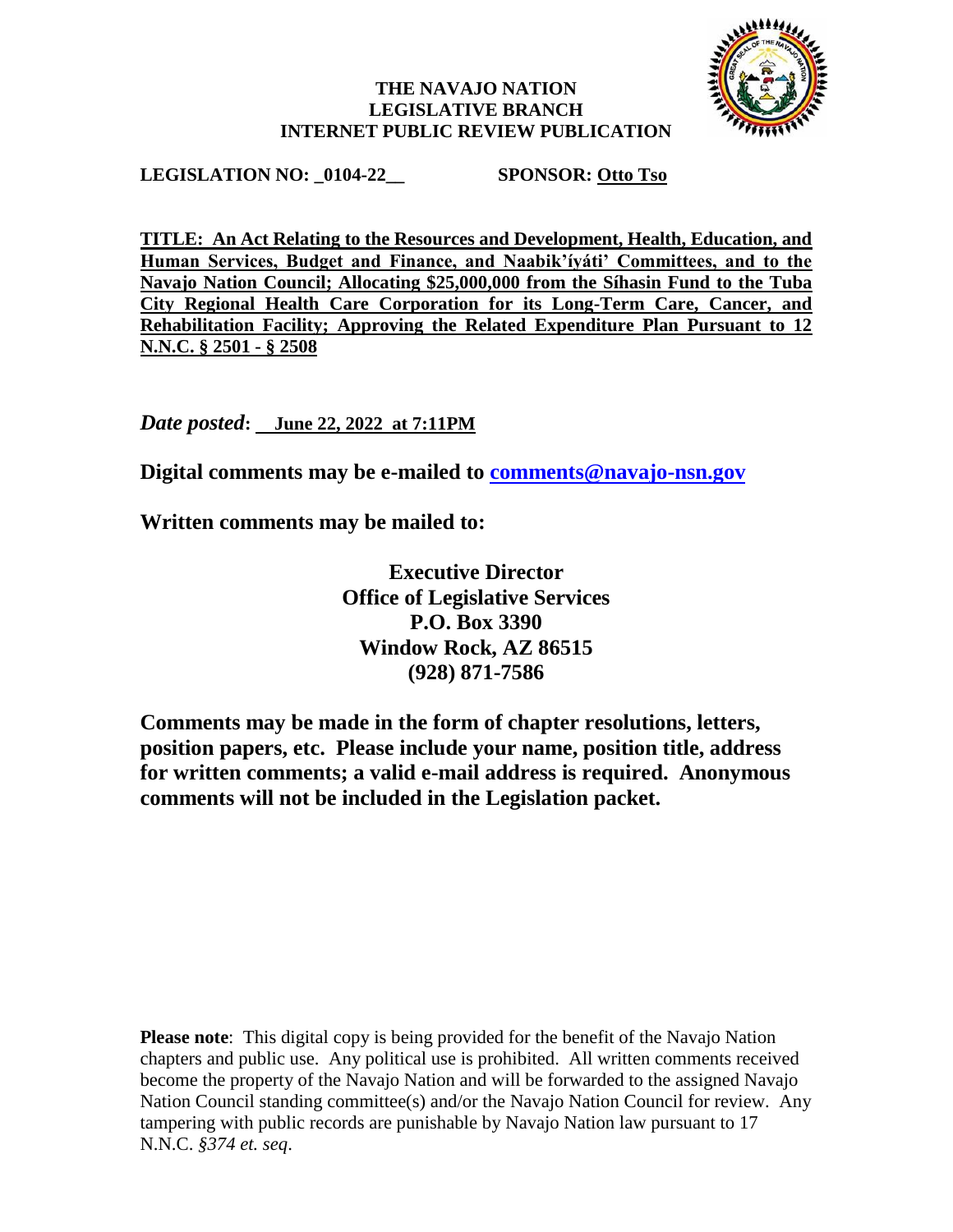#### **SUMMARY OF PROPOSED LEGISLATION Tracking No.** 0104-22

Date: June 16, 2022

Re: **AN ACT RELATING TO THE RESOURCES AND DEVELOPMENT, HEALTH, EDUCATION, AND HUMAN SERVICES, BUDGET AND FINANCE, AND NAABIK'IYATI' COMMITTEES, AND TO THE NAVAJO NATION COUNCIL; ALLOCATING \$25,000,000 FROM THE SiHASIN FUND TO THE TUBA CITY REGIONAL HEALTH CARE CORPORATION FOR ITS LONG-TERM CARE, CANCER, AND REHABILITATION FACILITY; APPROVING THE RELATED EXPENDITURE PLAN PURSUANT TO 12 N.N.C. §2501-§2508** 

Purpose of this Legislation:

to approve \$25,000,000 from the Sihasin Fund to the Tuba City Regional Health Care Center for the planning, design, and construction of its proposed Long-Term Care, Cancer, and Rehabilitation Facility; and approving the related Expenditure Plan for the Project.

OLC No. 22-209-1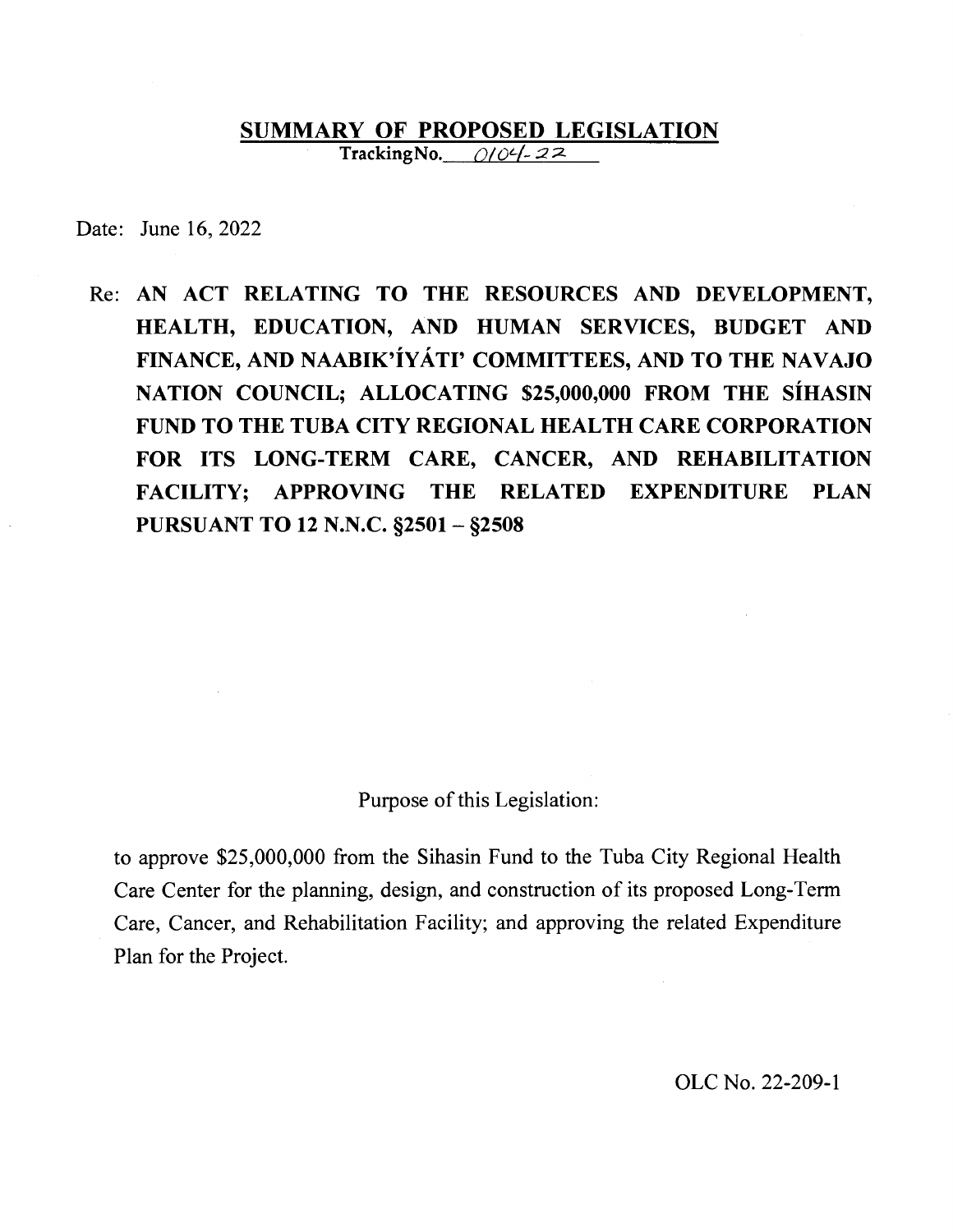|                      | 5-DAY BILL HOLD PERIOD:<br>Resources & Development Committee<br>Admsar                                     |  |
|----------------------|------------------------------------------------------------------------------------------------------------|--|
|                      | Website Posting Time/Date:<br><b>Thence</b>                                                                |  |
| Eligible for Action: | 06-27-22<br>Posting End Date:<br><b>Health Education &amp; Human Services Committee</b><br>$010 - 28 - 22$ |  |
| 1                    | <b>Thence</b><br>PROPOSED NAVAJO NATION COUNCIL RESOLUTE and & Finance Committee                           |  |
| 2                    | <b>Thence</b><br>24th NAVAJO NATION COUNCIL - Fourth Year, 2022                                            |  |
| 3                    | Naabik'íyáti' Committee<br>Introduced by:                                                                  |  |
| 4                    | <b>Thence</b><br>. Navajo Nation Council                                                                   |  |
| 5                    |                                                                                                            |  |
| 6                    | (Prime Sponsor)                                                                                            |  |
| $\overline{7}$       |                                                                                                            |  |
| 8                    | Tracking No. $\angle$ 0104-22                                                                              |  |
| 9                    |                                                                                                            |  |
| 10                   | <b>AN ACT</b>                                                                                              |  |
| 11                   | RELATING TO THE RESOURCES AND DEVELOPMENT, HEALTH,                                                         |  |
| 12                   | EDUCATION, AND HUMAN SERVICES, BUDGET AND FINANCE,                                                         |  |
| 13                   | AND NAABIK'ÍYÁTI' COMMITTEES, AND TO THE NAVAJO NATION                                                     |  |
| 14                   | <b>COUNCIL; ALLOCATING \$25,000,000 FROM THE SÍHASIN FUND TO THE</b>                                       |  |
| 15                   | TUBA CITY REGIONAL HEALTH CARE CORPORATION FOR ITS LONG-                                                   |  |
| 16                   | TERM CARE, CANCER, AND REHABILITATION FACILITY; APPROVING                                                  |  |
| 17                   | THE RELATED EXPENDITURE PLAN PURSUANT TO 12 N.N.C. §2501 - §2508                                           |  |
| 18                   |                                                                                                            |  |
| 19                   | <b>BE IT ENACTED:</b>                                                                                      |  |
| 20                   |                                                                                                            |  |
| 21                   | <b>SECTION ONE. AUTHORITY</b>                                                                              |  |
| 22                   | A. The Resources and Development Committee is a standing committee of the Navajo Nation                    |  |
| 23                   | Council with oversight authority over all 110 Navajo Nation Chapters, as well as community                 |  |
| 24                   | development. 2 N.N.C. $\S500(C)$ and 26 N.N.C. $\S102$ .                                                   |  |
| 25                   | B. The Health, Education, and Human Services Committee is a standing committee of the                      |  |
| 26                   | Navajo Nation Council with oversight authority over matter involving health, social services,              |  |
| 27                   | and veterans. 2 N.N.C. $\S400(C)(1)$ ; $\S400(C)(2)$ .                                                     |  |
| 28                   | C. The Budget and Finance Committee is a standing committee of the Navajo Nation Council                   |  |
| 29                   | with the responsibility to "review and recommend to the Navajo Nation Council the                          |  |
| 30                   | budgeting, appropriation, investment and management of all funds." 2 N.N.C. §301(B)(2).                    |  |
|                      |                                                                                                            |  |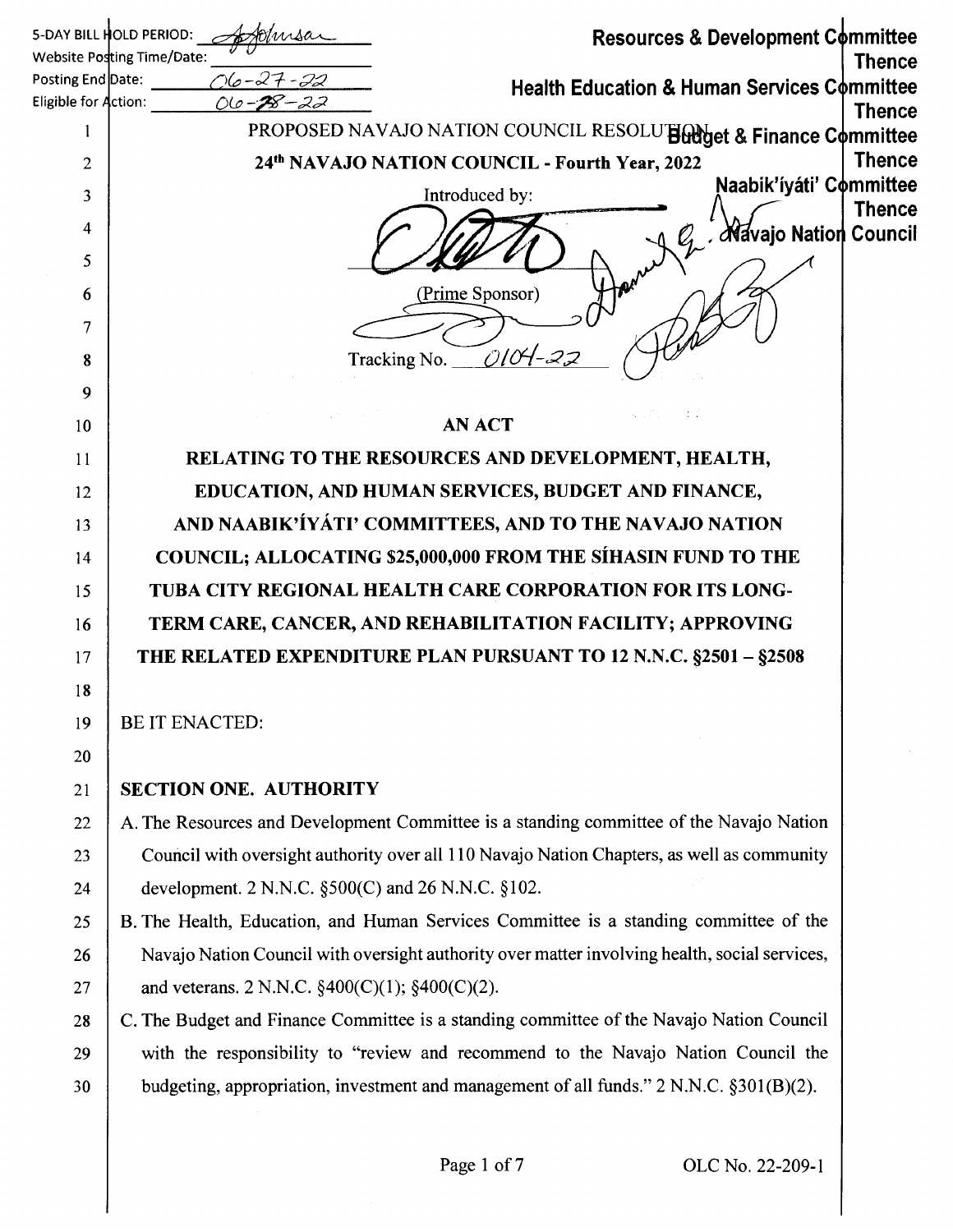| 1  | D. The Naabik'iyáti' Committee is a standing committee of the Navajo Nation Council that      |
|----|-----------------------------------------------------------------------------------------------|
| 2  | considers all proposed final actions by the Navajo Nation Council. 2 N.N.C. §164(A)(9).       |
| 3  | E. The Navajo Nation Council is the governing body of the Navajo Nation. 2 N.N.C. §102(A).    |
| 4  | As such, the Council may approve appropriations from the Navajo Nation's Sihasin Fund for     |
| 5  | projects that have an approved expenditure plan.                                              |
| 6  | F. 12 N.N.C. §2502, as amended by CJA-03-18, states the purpose of the Navajo Nation Síhasin  |
| 7  | Fund ("Sihasin Fund") as follows:                                                             |
| 8  | §2502 Purpose                                                                                 |
| 9  | A. The purposes of this Fund are to provide financial support and/or financing for:           |
| 10 | 1. The planning and development of economic development and regional                          |
| 11 | infrastructure supporting economic development and community                                  |
| 12 | development, including such infrastructure as, but not limited to, housing,                   |
| 13 | commercial and government buildings, waterline, solid waste management                        |
| 14 | development, powerline Projects, and transportation and communication                         |
| 15 | systems, within the Navajo Nation;                                                            |
| 16 | B. For the Purpose in $\S2502(A)(1)$ , Fund expenditures for infrastructure shall             |
| 17 | not be limited by 12 N.N.C. §1310(F) or TCDCJY-77-99.                                         |
| 18 | C. Leveraging the Fund by way of guaranteeing loans, match funding, direct                    |
| 19 | funding in part, and other weighted uses of the Fund, including loan financing                |
| 20 | from the Fund, for the purposes in $\S2502(A)(1)$ , shall be favored over direct              |
| 21 | funding in whole.                                                                             |
| 22 | G. The Sihasin Fund provides that "Fund Principal" shall consist of all deposits made to the  |
| 23 | Sihasin Fund and that "Fund Income" shall consist of all earnings (interest, dividends, etc.) |
| 24 | generated and realized by the Fund Principal, and that Sihasin Fund Income shall be           |
| 25 | deposited in, and added to, the Fund Principal until such time as a Fund Expenditure Plan is  |
| 26 | duly approved. 12 N.N.C. §2504 and §2505(C).                                                  |
| 27 | H. The Síhasin Fund provides that "Fund Principal and Income shall not be expended except     |
| 28 | pursuant to a Fund Expenditure Plan consistent with the purposes set forth in §2502 of this   |
| 29 | Chapter and adopted by a two-thirds $(2/3)$ vote of all members of the Navajo Nation          |
| 30 | Council." 12 N.N.C. §2505(A).                                                                 |
|    |                                                                                               |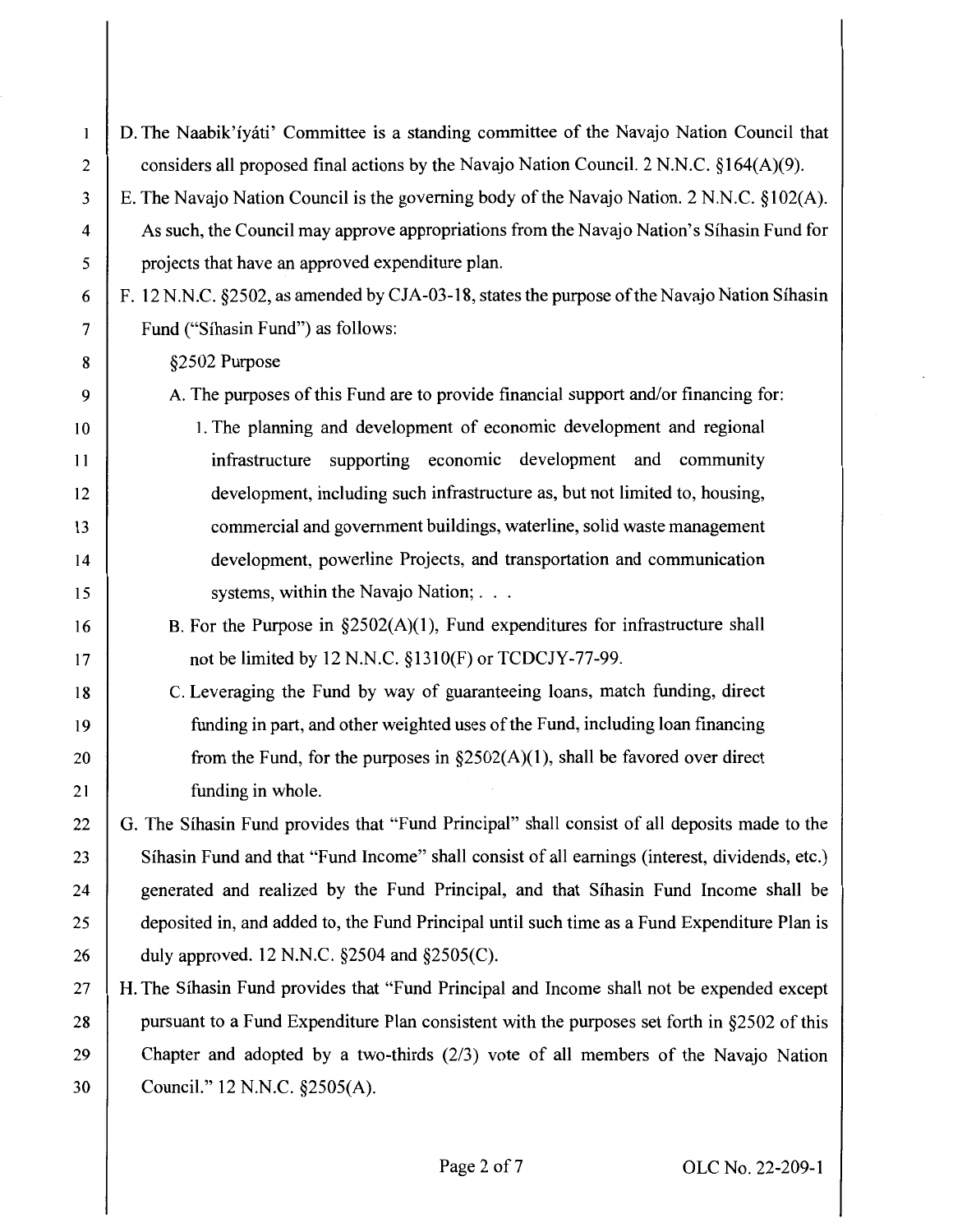### **SECTION TWO. FINDINGS**

 $\mathbf{1}$ 

2 A. The Tuba City Regional Health Care Corporation ("TCRHCC") is requesting the Navajo 3 Nation to provide it with \$25,000,000 from the Sihasin Fund for its proposed Long-Term 4 Care, Cancer, and Rehabilitation Facility ("Project"). This Project will be constructed 5 adjacent to TCRHCC's existing hospital in Tuba City, Navajo Nation (Arizona). TCRHCC's 6 **request for funds, submitted by TCRHCC's Chief Executive Officer, is attached hereto as** 7 **EXHIBIT A.** 

8 B. TCRHCC is authorized by the Navajo Nation Council as a tribal healthcare organization 9 | pursuant to the Indian Self-Determination and Education Assistance Act, P.L. 93-638, as 10 amended. EXHIBIT A.

11 | C. Pursuant to its Compact with the U.S. Department of Health and Human Services ("DHHS") 12 under the Indian Health Service ("IHS"), TCRHCC operates the former Navajo Area Tuba 13 City Indian Medical Center located in Tuba City, Navajo Nation (Arizona), as well as several 14 other satellite medical facilities and clinics that provide services to IHS beneficiaries in 15 TCRHCC's service area within the Western Navajo Agency and Coconino County. 16 TCRHCC's service area includes the Cameron, Bodaway/Gap, Coalmine Canyon, Kaibeto, 17 LeChee, Coppermine, Tonalea, and To'Naneez'Dizi Chapters of the Navajo Nation, the Hopi 18 Village of Moenkopi, and the San Juan Southern Paiute Tribe. EXHIBIT A.

19 D. At its Tuba City hospital, TCRHCC operates a Level III Trauma Center and a Diabetes 20 | Education Program accredited by the American Association of Diabetes Educators, with a 21 | patient service population of nearly 36,000 persons. TCRHCC also serves as a Medical 22 Referral Center for over 100,000 patients across the Navajo Nation, including IHS 23 beneficiaries from the Hopi and San Juan Southern Paiute tribes. EXHIBIT A.

24 E. TCRHCC provides comprehensive healthcare services including inpatient/outpatient health 25 services; emergency services; dental and ophthalmology services; orthopedics; OB/GYN 26 services; oral surgery; limited urological procedures, pediatric, rheumatology, neurology, 27 dermatology, podiatry, rehabilitative and mental health services, and, most recently, it 28 | provides world-class cancer treatment in its one-of-a-kind oncology center. EXHIBIT A.

29 F. TCRHCC is the regional referral center for Western Navajo Nation, which includes transfers 30 of patients from the Kayenta Health Center and the Hopi Health Care Center. The chronic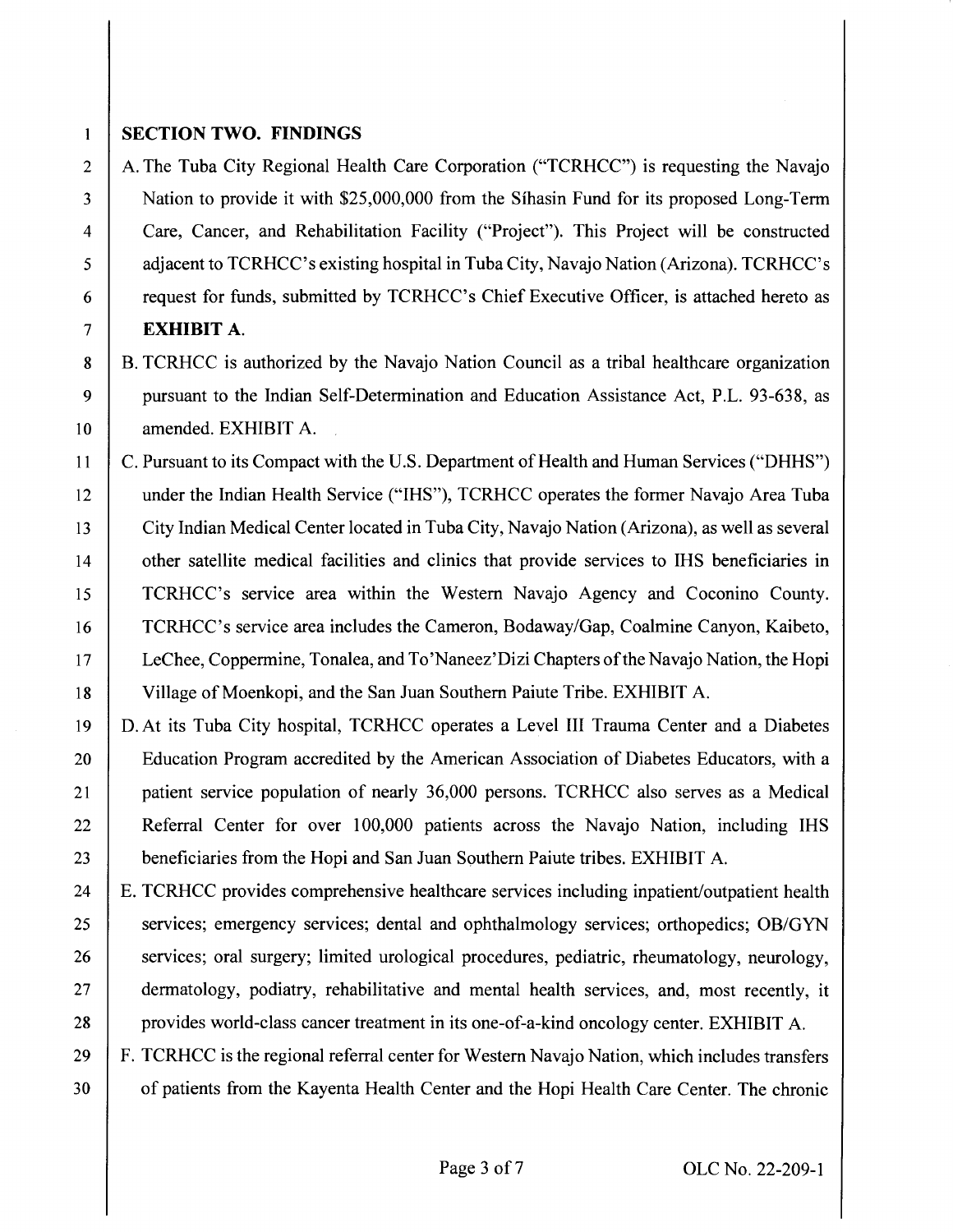1 underfunding of Indian health services makes it particularly challenging to combat the 2 current health disparities for Navajo Nation Tribal members and other IHS beneficiaries 3 Served by TCRHCC. EXHIBIT A.

4 G. The COVID-19 Pandemic has highlighted the health disparities present in Native 5 communities. It is uncertain whether the Navajo Nation will continue to live with the 6 presence of the COVID-19 virus or if it will be eradicated. EXHIBIT A.

- 7 H. Navajo Nation communities have two or more generations living together, exposing elders 8 to the youngest members of their households and dramatically increasing the risk that 9 children may unknowingly bring COVID-19 into the home and pass it to their elders. IO EXHIBIT A.
- 11 I. Many Navajo elders are unable to live alone at home and have limited options to remain in 12 their home without supportive assisted care. TCRHCC currently must send elders more than 13 100 miles away for the care they need. As the Navajo Nation's elder demographic ages, this 14 | situation will only grow more serious. EXHIBIT A.
- 15 J. It is no longer a viable option to rely on families and extended family members to address 16 the needs of Navajo elders, as this practice has diminished considerably due to younger 17 family members having to relocate from remote rural communities to distant urban centers 18 in search of employment opportunities. Thus, more nursing homes or long-term care facilities 19 are needed within the Navajo Nation as Navajo families desire to keep their elder family 20 members as near as possible. EXHIBIT A.
- 21 | K. Two types of care are urgently needed. First, skilled nursing care, which requires nursing, 22 rehabilitation, and other professionally-licensed care as part of a specified care plan 23 prescribed by a physician. Second, intermediate level care which is assistive and does not 24 | include the use of nursing care. EXHIBIT A.
- 25 L. Unfortunately, many community members have forgone cancer screenings during the 26 COVID-19 Pandemic. TCRHCC has seen an increase in cancer referrals and has begun 27 | implementing more cancer screening. EXHIBIT A.
- 28 | M. TCRHCC's proposed Project will be constructed adjacent to its existing hospital in Tuba 29 City, and will be comprised of an assisted living center to accommodate sixty elder residents 30 or disabled persons and thirty additional beds for skilled nursing care. The Project will also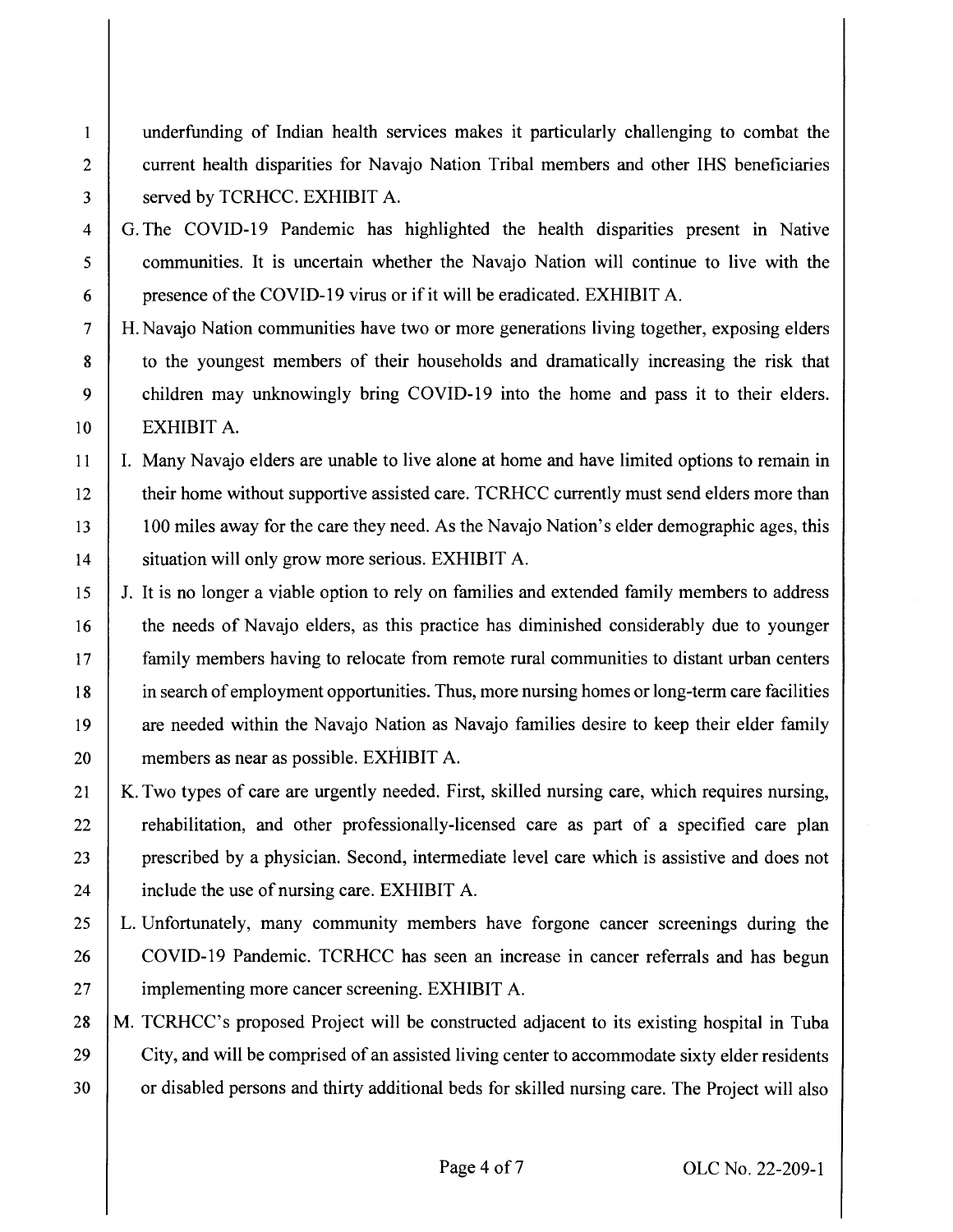include a cancer specialty care clinic that will double TCRHCC's patient capacity by 2 expanding its Hematology Oncology Clinic. This will allow TCRHCC to screen and care for 3 more patients, including Navajo elders as the population ages. The details of TCRHCC's 4 proposed Project are shown in the attached **EXHIBIT B.** 

5 N. The Project is estimated to cost nearly \$55,000,000. A Project Budget and Project Schedule 6 are attached as **EXHIBIT C.** Photos of the proposed location for the Project, and design 7 schematics, are attached as **EXHIBIT D.** 

8 | O. In order to fund the entire Project, TCRHCC is leveraging several other funding sources to 9 **pay for the design, construction, and operation of the Project, including its own funds, a loan** 10 from the U.S. Department of Agriculture, an \$8,000,000 appropriation from the United States 11 Congress distributed through a grant from DHHS, and operational funding under its Compact 12 with IHS.

- 13 P. TCRHCC will own the Project and, when it is completed, TCRHCC will operate the Project 14 just as it does the Tuba City hospital, pursuant to its Compact with IHS.
- 15 | Q. Allocation of the \$25,000,000 as requested by TCRHCC meets the criteria for Sihasin 16 expenditures because the proposed expenditure involves community development and 17 | government buildings, as described in  $12 \text{ N.N.C. } §2502(\text{A})(1)$ .

18 | R. Allocation of the requested Sihasin funds also meets the preference for the leveraging of funds, 19 as mentioned in 12 N.N.C. §2502(C), because TCRHCC is seeking federal funds from the U.S. 20 Department of Agriculture and the U.S. Indian Health Service.

21 S. The Navajo Nation further finds that providing the requested Sihasin funds for the proposed 22 Project is in the best interest of the Navajo People, Navajo elders, and their communities.

23

 $\mathbf{1}$ 

# 24 **SECTION THREE. APPROVING \$25,000,000 FROM THE SIHASIN FUND FOR**  25 **TCRHCC'S PROPOSED LONG TERM CARE, CANCER, AND**  26 **REHABILITATION FACILITY; APPROVING THE RELATED**  27 **EXPENDITURE PLAN**

28 A. In accordance with 12 N.N.C.  $\S2505(A)$ , the Navajo Nation hereby approves \$25,000,000 29 from the Sihasin Fund for the TCRHCC's proposed Long-Term Care, Cancer, and 30 Rehabilitation Facility, as explained in the attached **EXHIBIT A.**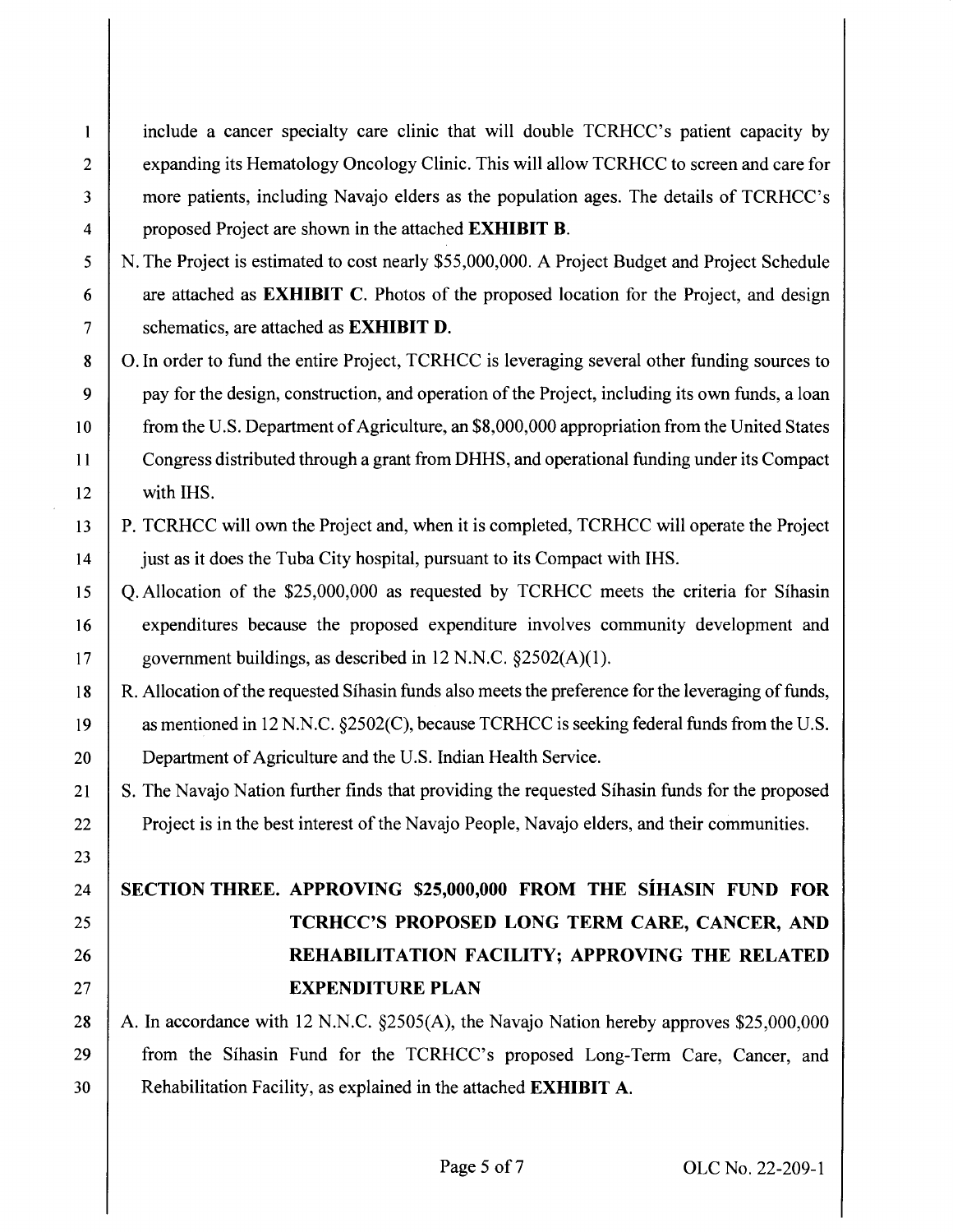B. Within thirty (30) business days after the effective date of this Act, the Navajo Nation Office 2 of the Controller shall begin releasing the Sihasin funds approved herein to TCRHCC, 3 provided that an appropriate grant agreement, memorandum of agreement, or other legal 4 document establishing a project schedule, payment or drawdown plan, or other relevant 5 procedures, has been agreed to by the Office of the Controller and the Navajo Nation 6 Department of Justice, and is executed by TCRHCC and the Navajo Nation.

 $\mathbf{1}$ 

7  $\mid$  C. In accordance with 12 N.N.C. §2501–§2508, the Navajo Nation hereby approves TCRHCC's 8 Project Expenditure Plan, comprised of the attached **EXHIBITS A-D.** 

9 D. The \$25,000,000 in Sihasin funds shall be used by TCRHCC strictly for its proposed Project 10 **as described in EXHIBITS A-D.** TCRHCC shall be responsible for complying with the 11 Project Expenditure Plan approved herein, and with all provisions of the agreement described 12 in Section Three (B) above. TCRHCC shall own, manage, and operate the Project during its 13 preliminary planning and construction phases, and upon the Project's completion, in 14 **ccordance with TCRHCC's Compact with IHS.** 

15 E. As a condition of receiving the Sihasin funds allocated herein, upon reasonable prior notice 16 TCRHCC shall allow the Navajo Nation full access to its financial records related to all 17 Sihasin funds TCRHCC has received, for the purpose of the Navajo Nation's review and 18 | audit of TCRHCC's expenditures of the Sihasin funds provided.

19 F. The Health, Education, and Human Services Committee shall have legislative oversight 20 authority over TCRHCC's proposed Project. TCRHCC shall submit a written report, and a 21 verbal report if so requested, explaining the ongoing status of its Project and its expenditures 22 of the Sihasin funds it has received. Said reports shall be provided to the Health, Education, 23 and Human Services Committee by the end of each Fiscal Year Quarter until TCRHCC's 24 Project is completed or the entire \$25,000,000 in Sihasin funds is exhausted. The Committee 25 | shall have the discretion to stop prospective payouts of Sihasin funds, and to demand 26 **repayment of Sihasin funds, for any misfeasance by TCRHCC or its contractors related to** 27 **the Project or the awarded Sihasin funds.** 

28 G. The Controller shall determine whether the source of the \$25,000,000 approved herein will 29 consist of Sihasin Fund Principal or Sihasin Fund Income, or a combination of both.

30 H. The \$25,000,000 in Sihasin funds approved in this Act may be further leveraged by bond or